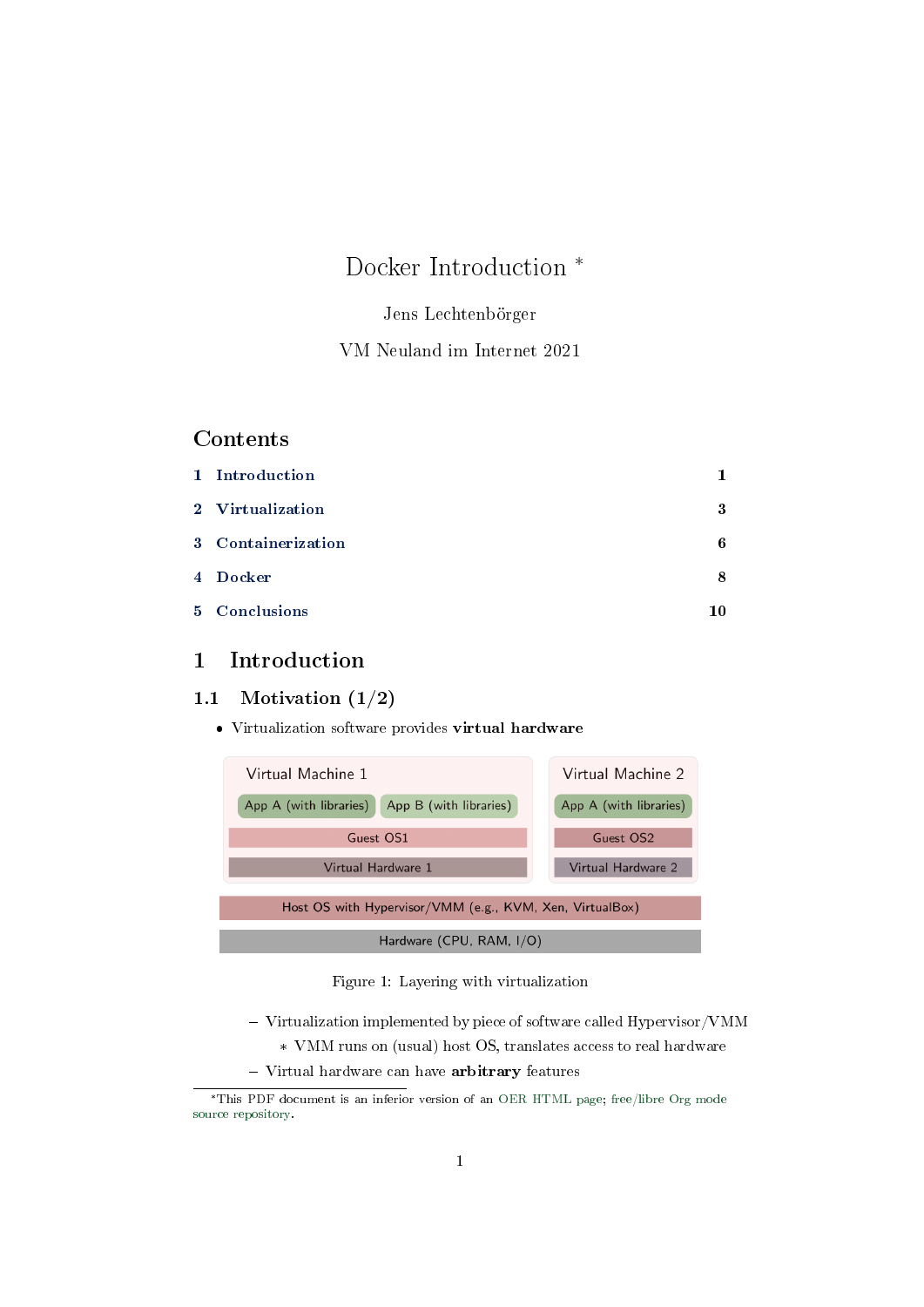- \* Largely independent of real hardware, say, ten network cards
- On top of virtual hardware, install operating systems (guests) and other software to create virtual machines (VMs)
	- \* Share resources of powerful server machine among several VMs · E.g., your "own" server as VM in a project seminar
	- \* Use VM as blueprint to share reliable environment with others · Or to fire up lots of identical VMs for compute-intensive tasks with [cloud computing](https://en.wikipedia.org/wiki/Cloud_computing)

This and the subsequent slide are intended as quick overview for virtualization and containerization. Terms used here as well as the layered figure are revisited later on.

## 1.2 Motivation (2/2)

Containerization (e.g., with Docker) as lightweight variant of virtualization



Figure 2: Layering with containerization

- No virtual hardware, but shared [OS kernel](https://oer.gitlab.io/OS/Operating-Systems-Introduction.html#slide-kernel-variants)
- Use containers to execute software (versions) in controlled way
	- \* Think of larger application that uses external libraries
	- \* Libraries evolve, may introduce incompatible changes over time • Specific version of application depends on specific versions of libraries
		- Container bundles "correct" versions

## 1.3 Learning Objectives

- $\bullet$  Explain definitions of virtual machine and virtual machine monitor
- Explain and contrast virtualization and containerization
	- Including isolation
	- Including layering
- Use Docker for simple tasks
	- $-$  E.g., start Web/Solid server with static files
	- $-$  Interpret and modify simple docker files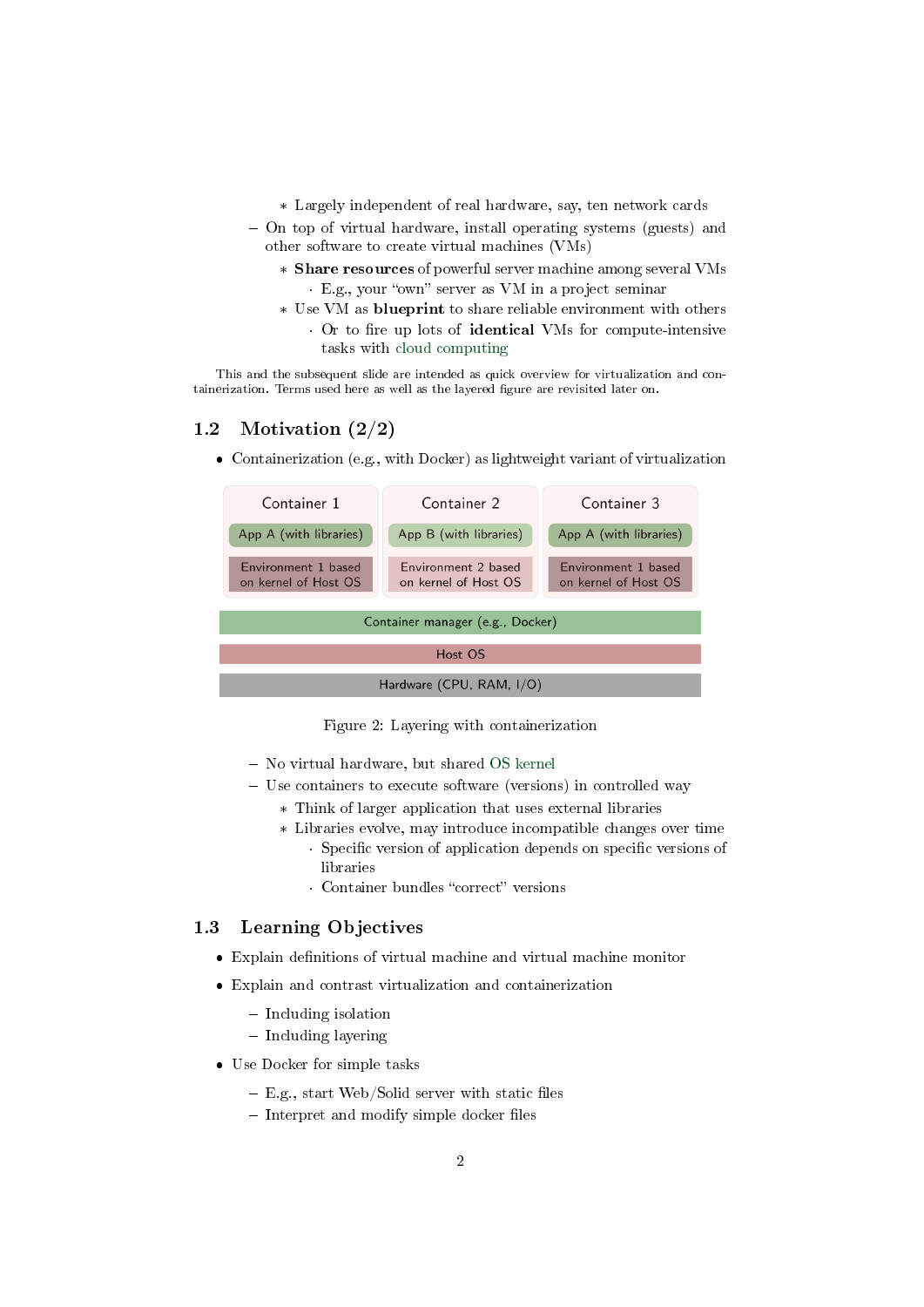#### 1.4 Core Questions

- What do virtualization and containerization mean?
- How to deploy potentially complex software in a reproducible fashion?

## <span id="page-2-0"></span>2 Virtualization

#### 2.1 History (1/2)

- Virtualization is an old concept
	- IBM mainframes, 1960s
	- Frequently cited survey article by Goldberg, 1974: [\[Gol74\]](#page-10-0)
	- Original motivation
		- \* Resources of expensive mainframes better utilized with multiple VMs
		- \* Ability to run different OS versions in parallel, backwards compatibility
- 1980s, 1990s
	- Modern multitasking OSs on cheap hardware
		- \* Cheap hardware did not offer virtualization support
		- \* Little use of virtualization

#### 2.2 History (2/2)

- Ca. 2005
	- PC success becomes problematic
		- \* How to limit energy usage and management overhead of fleets of PCs in data centers?
	- One answer: Use virtualization for server consolidation
		- \* Turn independent servers into VMs, then allocate them to single server
			- · Servers often with low resource utilization (e.g., CPU usage between 10% and 50% at Google in 2007, [\[BH07\]](#page-10-1))
			- · Consolidated server with improved resource utilization
	- Additional answer: Virtualization reduces management, testing, and deployment overhead, see [\[Vog08\]](#page-11-0) for Amazon
	- Virtualization as enabler for [cloud computing](https://en.wikipedia.org/wiki/Cloud_computing)
- $[Sol+07]$ : Containers for lightweight virtualization
- $[Cas+19]$ : Serverless computing (beyond our scope)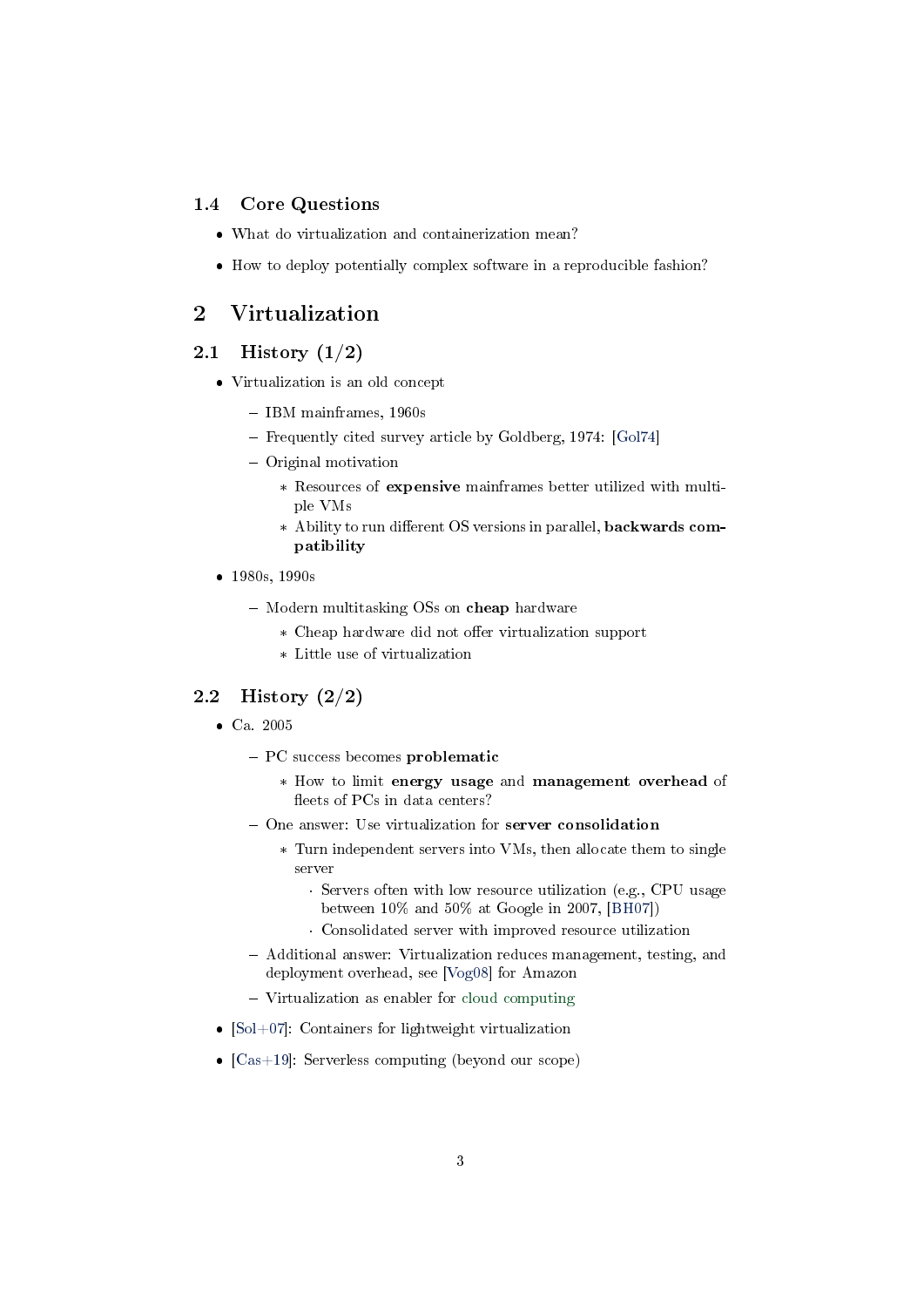#### <span id="page-3-0"></span>2.3 Intuition and Examples

- Virtualization: Creation of virtual/abstract version of something
	- Virtual memory, recall [OS concepts](https://oer.gitlab.io/OS/Operating-Systems-Memory-I.html)
		- \* Not our focus
	- Network, e.g., [overlay networks,](https://en.wikipedia.org/wiki/Overlay_network) software-defined networking
		- \* Not our focus
	- Execution environment (e.g., Java, Dotnet)
	- Hardware/system: virtual machine (VM)
- Typical meaning: virtual machine (VM)
	- Virtual hardware
		- \* Several OSs share same underlying hardware
	- VMs isolated from each other

## <span id="page-3-1"></span>2.4 Definitions

- Cited from [\[PG74\]](#page-10-3) (bold face added)
	- $-$  "A virtual machine is taken to be an *efficient*, *isolated duplicate* of the real machine.
	- $-$  Made precise with Virtual Machine Monitor (VMM)
		- \* First, the VMM provides an environment for programs which is essentially identical with the original machine; second, programs run in this environment show at worst only minor decreases in speed; and last, the VMM is in complete control of system resources.
			- · Essentially identical: Programs with same results, maybe different timing
			- · Speed: Most instructions executed directly by CPU with no VMM intervention
			- · Control: (1) Virtualized programs restricted to resources allocated by VMM, (2) VMM can regain control over allocated resources
		- \* "A *virtual machine* is the environment created by the virtual machine monitor."

#### 2.5 Isolation

- Isolation of VMs: Illusion of exclusive hardware use (despite sharing between VMs)
	- $-$  Related to "isolated duplicate" and "complete control" of [\[PG74\]](#page-10-3)
- Sub-types (see [\[Sol+07;](#page-11-1) [Fel+15\]](#page-10-4))
	- Resource isolation: Fair allocation and scheduling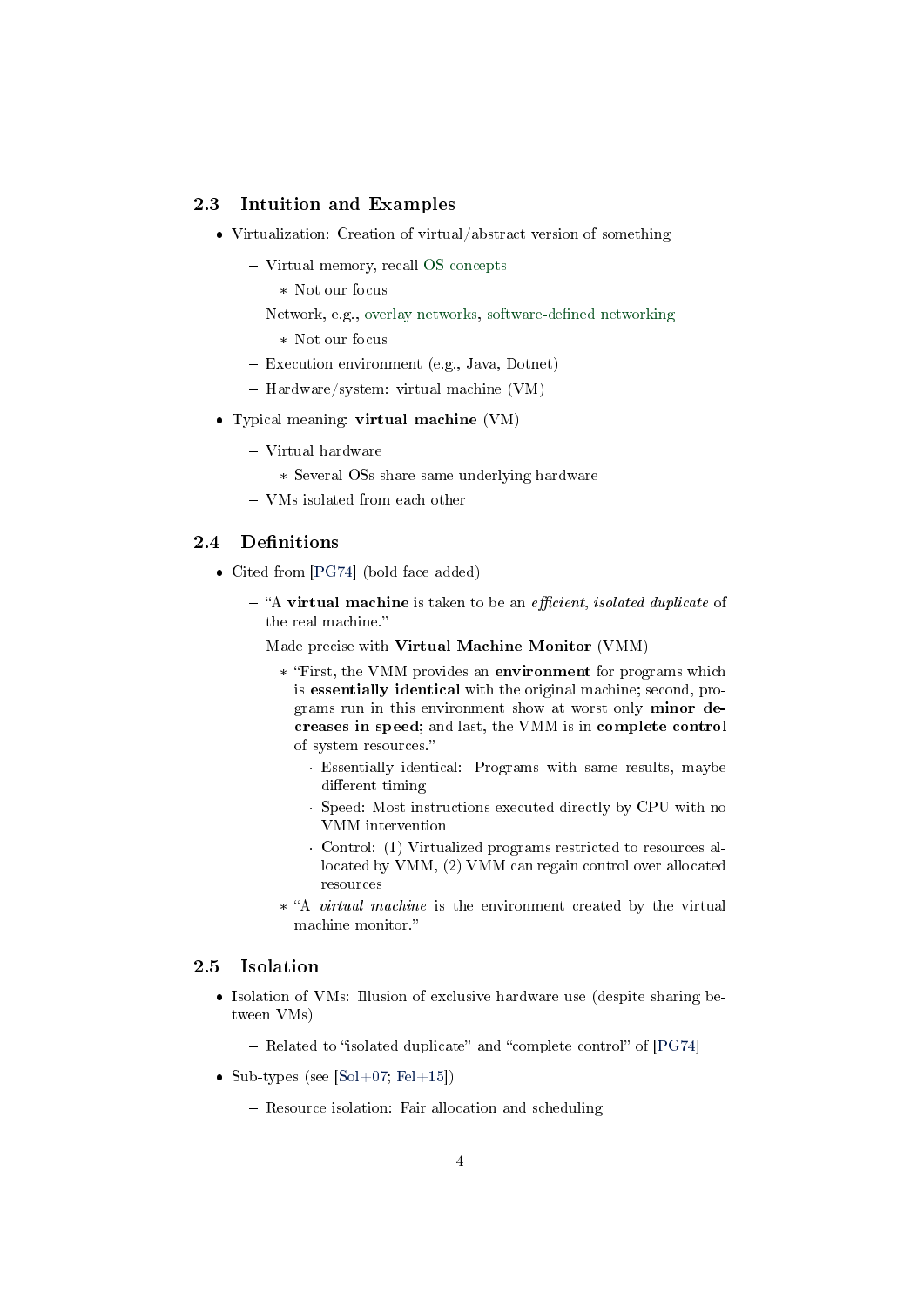- \* Reservation (e.g., number of CPU cores and amount of RAM) vs best-effort
- Fault isolation: Buggy component should not affect others
- Security isolation
	- \* Configuration independence (global names/settings do not con- $\text{flict}$ )
		- Applications with conflicting requirements for system-wide configuration
		- · E.g., port 80 for Web servers, each application with own version of shared libraries
	- \* Safety (no access between VMs/containers)
	- \* Beware! Lots of security issues in practice
		- · E.g., [hypervisor privilege escalation](https://www.startpage.com/do/search?q=hypervisor+privilege+escalation) and [cross-VM side chan](https://www.startpage.com/do/search?q=cross-vm+side+channel+attack)[nel attacks](https://www.startpage.com/do/search?q=cross-vm+side+channel+attack)

## 2.6 Layering with Virtualization



Figure 3: Layering with virtualization

#### 2.6.1 Layering Explained

- Hypervisor or virtual machine manager (VMM) with full access to physical hardware
	- Most privileged code
		- \* Details depend on CPU hardware
			- · E.g., [kernel mode](https://oer.gitlab.io/OS/Operating-Systems-Interrupts.html#slide-kernel-mode) (CPU ring 0) or additional "root mode" with more privileges than kernel mode
	- Create abstract versions of hardware, to be used by guest  $\text{OSs}$ 
		- \* VM = Guest OS running on abstract hardware
		- $*$  Host = Environment in which the VMM runs · Host software may be full OS or specialized
- Guest OS is de-privileged
	- No longer with full hardware access, e.g., CPU ring 1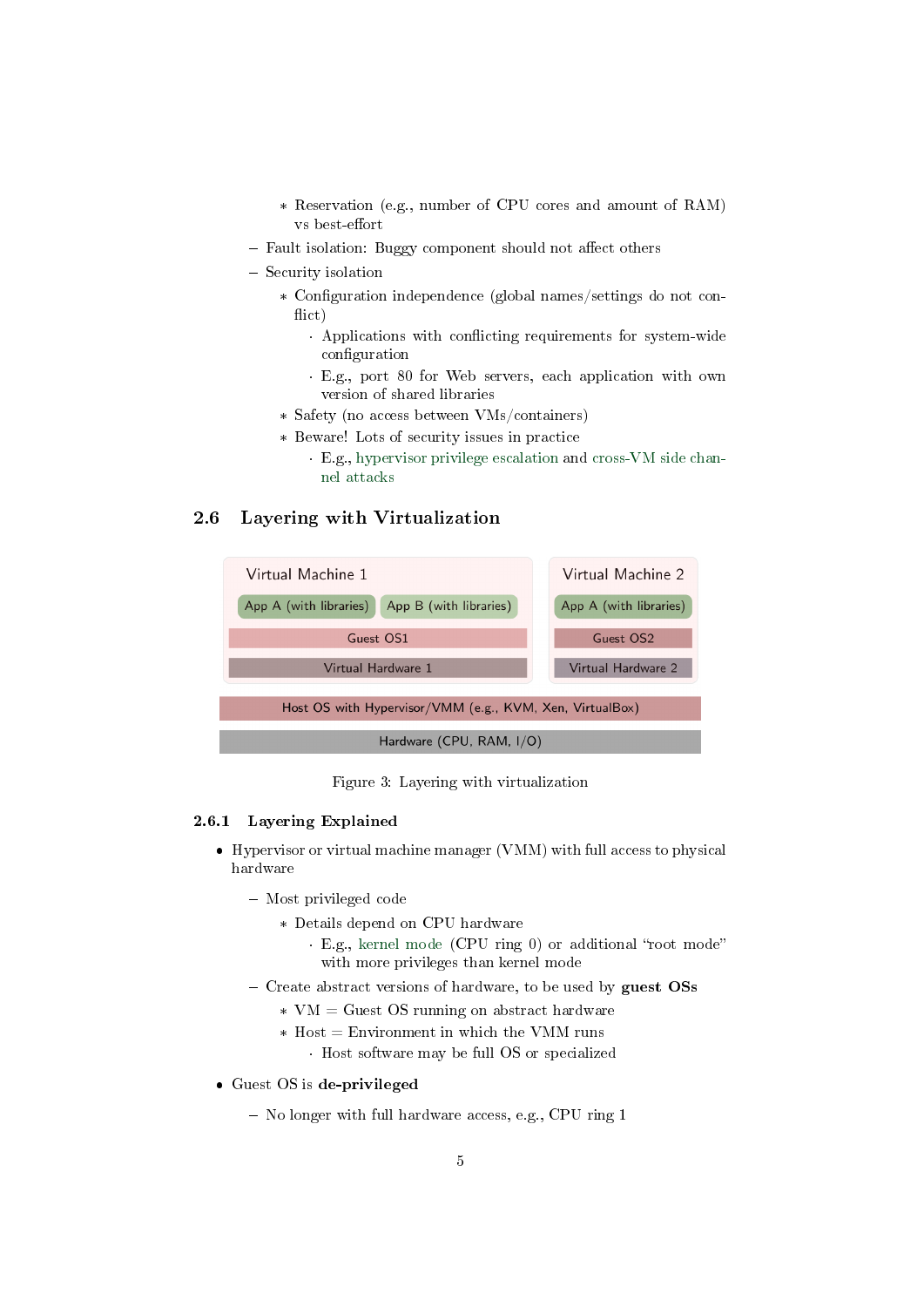- Privileged/sensitive instructions lead to hypervisor
	- \* Executed, translated, or emulated accordingly
- $\bullet$  Each VM can run different OS
- VM backups/snaphots simplify management, placement, parallelization
- Sharing among applications in different VMs restricted, requires networking
	- $-$  (Neither shared memory nor file nor pipes)
- Creation of more VMs with high overhead
	- Each with full OS, own portion of underlying hardware

#### 2.7 Review Question

 The Java VM was mentioned as [variant of virtualization.](#page-3-0) Discuss whether it satisfies the conditions for virtualization as defined in 1974.

## <span id="page-5-0"></span>3 Containerization

### 3.1 Basics

- Motivation: Trade isolation for efficiency (see  $[Sol+07]$ )
	- Main idea of containerization: Share kernel among containers
		- \* (Instead of separate OS per VM)

### • Mechanisms

- Add container ID to each process, add new access control checks to [system calls](https://oer.gitlab.io/OS/Operating-Systems-Introduction.html#slide-system-calls)
- In case of Linux kernel
	- \* Kernel [namespaces](https://en.wikipedia.org/wiki/Linux_namespaces)
		- · Limit what is visible inside container
	- \* [Control groups \(cgroups\)](https://en.wikipedia.org/wiki/Cgroups)
		- · Limit resource usage
	- \* Copy-on-write, e.g., [UnionFS](https://en.wikipedia.org/wiki/UnionFS)
		- $\cdot$  New container without copying all files, localized changes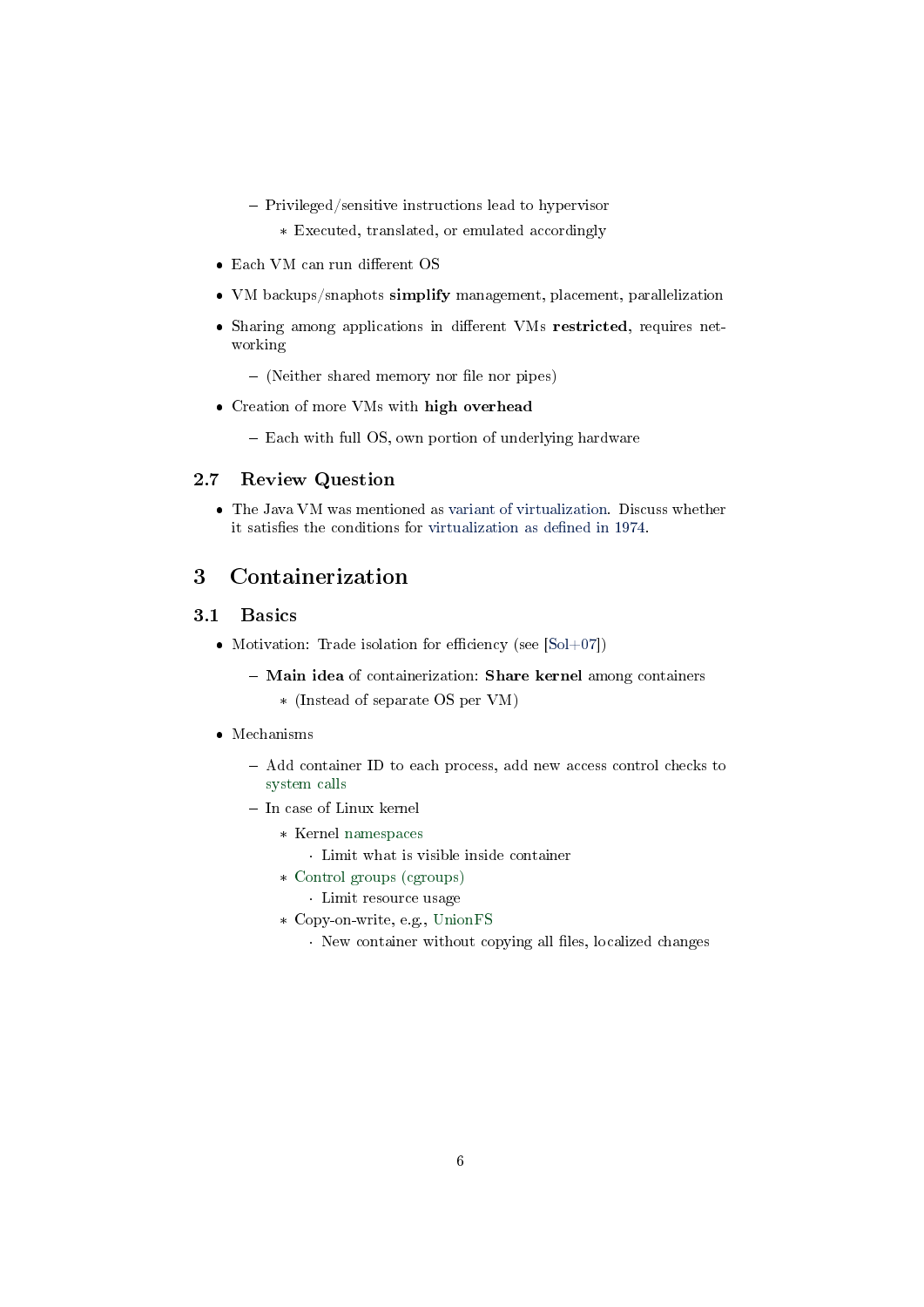## 3.2 Layering with Containerization

| Container 1                                 | Container 2                                 | Container 3                                 |  |  |
|---------------------------------------------|---------------------------------------------|---------------------------------------------|--|--|
| App A (with libraries)                      | App B (with libraries)                      | App A (with libraries)                      |  |  |
| Environment 1 based<br>on kernel of Host OS | Environment 2 based<br>on kernel of Host OS | Environment 1 based<br>on kernel of Host OS |  |  |
| Container manager (e.g., Docker)            |                                             |                                             |  |  |
| Host OS                                     |                                             |                                             |  |  |
| Hardware (CPU, RAM, I/O)                    |                                             |                                             |  |  |

Figure 4: Layering with containerization

#### 3.3 Selected Technologies

[Docker](https://www.docker.com/why-docker)



Figure 5: "Docker logo" under [Docker Brand Guidelines;](https://www.docker.com/brand-guidelines) from [Docker](https://www.docker.com/sites/default/files/legal/docker_logos_2018.zip)

- Image describes  $OS/application$  environment: What software/configuration?
	- \* Registries publish images
	- \* Dockerfiles are build recipes for images in simple text format
- Container is process (set), created from image (image is template for container)
- [Kubernetes](https://kubernetes.io/docs/tutorials/kubernetes-basics/)



Figure 6: "Kubernetes logo" under [Kubernetes Branding Guidelines;](https://github.com/kubernetes/kubernetes/blob/master/logo/usage_guidelines.md) from [GitHub](https://raw.githubusercontent.com/kubernetes/kubernetes/master/logo/logo_with_border.png)

- Cluster manager for Docker
	- $*$  Pod = group of containers sharing resources, unit of deployment
	- \* Pods can be replicated (copied) for scalability
	- \* Integrated load-balancer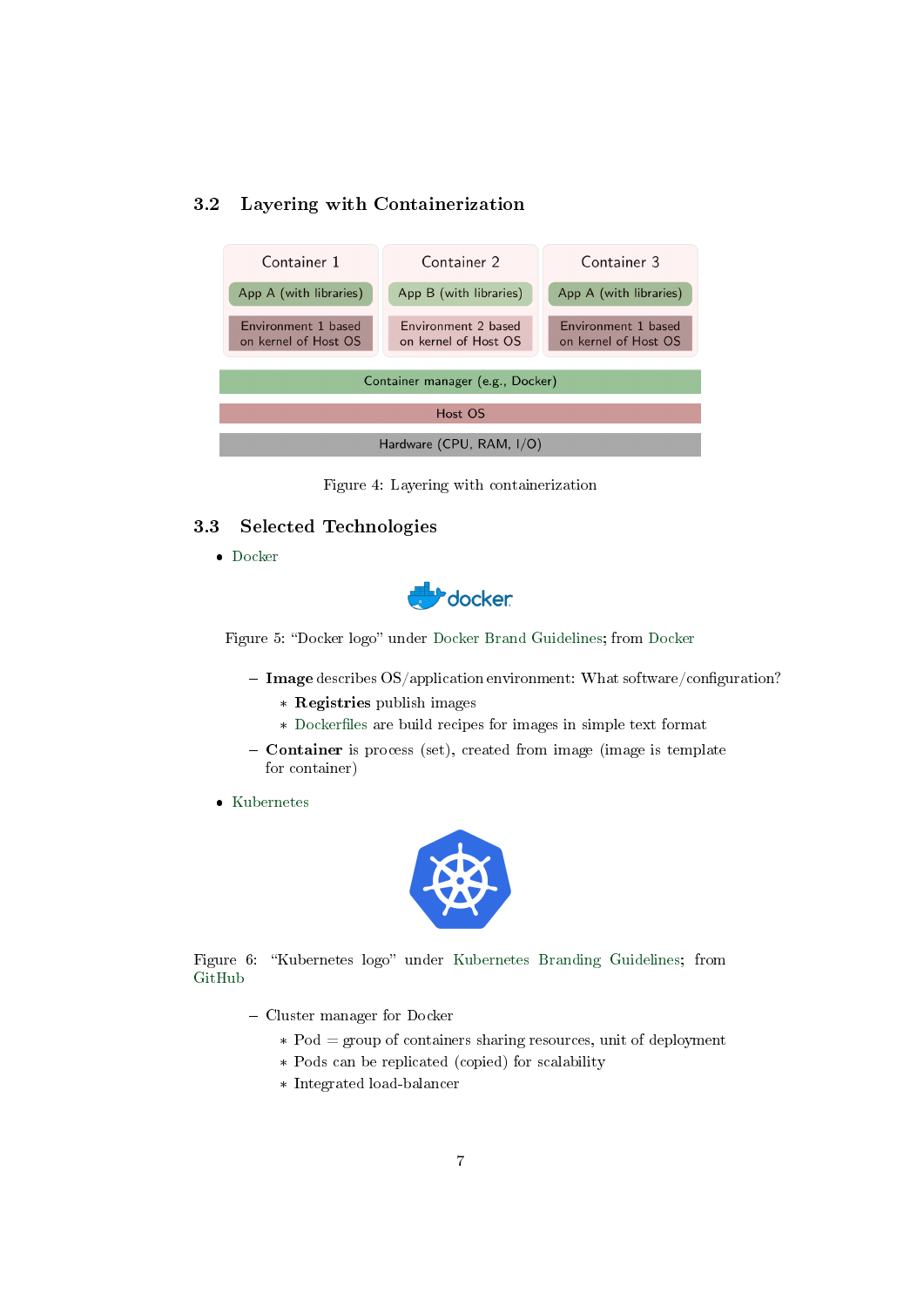#### 3.3.1 On Images

- With VMs, you could install software as in any other OS
	- Getting messy over time
- With Docker, images are defined via Dockerfiles
	- Explicitly listing necessary pieces and dependencies
	- Enforcing order and reproducibility
	- $-$  Sample dockerfile (used in the past to generate reveal.js presentations and PDF from org files):

```
FROM ubuntu
LABEL maintainer="Jens Lechtenbörger"
RUN apt-get update && apt-get --no-install-recommends install -y \setminusca-certificates emacs git \
    texlive-bibtex-extra texlive-fonts-recommended texlive-generic-recommended \
    texlive-latex-base texlive-latex-extra texlive-latex-recommended
COPY manage-packages.el /tmp/
```
#### 3.4 Review Question

 $\bullet$  Which conditions for virtualization as defined in 1974 does Docker satisfy?

## <span id="page-7-0"></span>4 Docker

#### 4.1 Docker Installation

- Community Edition of Docker available for different OSs
	- $-$  See [here for installation links](https://docs.docker.com/install/)
- Install on one of your machines, ideally on one that you can bring to (or access in) class
	- Your installation may come with a graphical user interface (GUI), which you do not need
		- \* Some students perceive the GUI to be confusing
		- \* Use command line instead to enter commands shown subsequently (any terminal should work, maybe try [Bash\)](https://oer.gitlab.io/OS/Operating-Systems-Introduction.html#slide-bash-access)

#### 4.2 First Steps

- Run hello-world as instructed in [Get Started](https://docs.docker.com/get-started/)
	- $-$  In case of problems, please ask in the forum
- List your images and containers
	- docker image 1s
	- docker container ls -all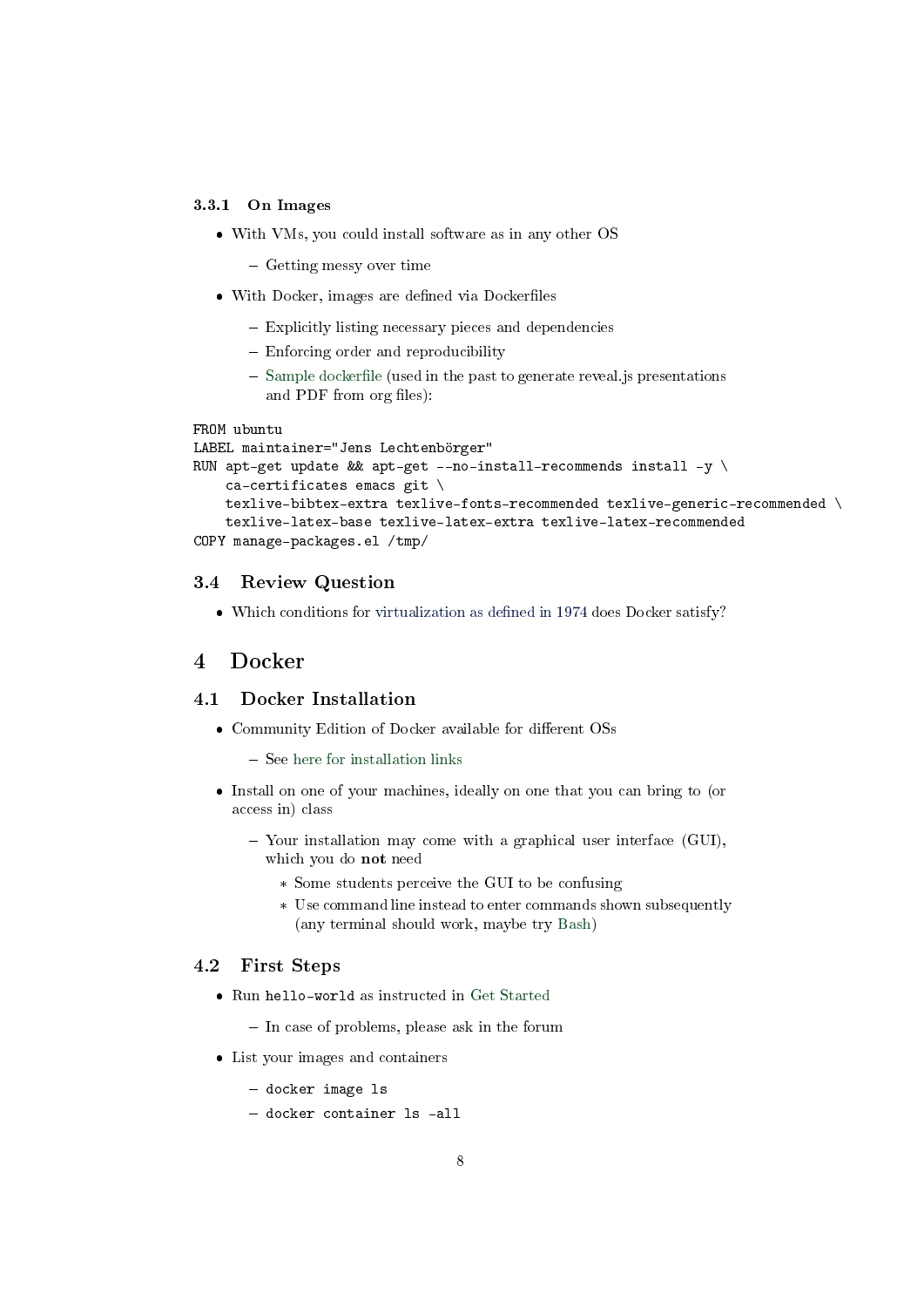\* Help is available, e.g.:

```
· docker container --help
```
- · docker container ls --help
- Maybe delete image and container

```
 docker rmi -f hello-world
```
### 4.3 A Web Server

- Run [nginx](https://en.wikipedia.org/wiki/Nginx)
	- docker run -p 8080:80 nginx
		- \* -p: Web server listens on port 80 in container; bind to port 8080 on host
			- · Visit [local server](http://localhost:8080) (see [subsequent slide](#page-9-1) for Docker Toolbox under Windows)
		- \* Maybe add option --name my-nginx: Assign name to container for subsequent use
			- · E.g., docker stop/start/logs/rm my-nginx
- $\bullet$  Serve own HTML files
	- $-$  Add option  $-v$  in above docker run ... (before nginx)
		- \* Mount (make available) directory from host in container
			- · E.g.: -v /host-directory/with/html-files:/usr/share/nginx/html
			- $\cdot$  /usr/share/nginx/html is where nginx expects HTML files,
			- in particular index.html
			- · Thus, your HTML files replace default ones of nginx

#### 4.3.1 Selected Errors

- Error message: name in use already
	- You cannot use the same name multiple times with docker run --name ...
	- Instead: docker start my-nginx
- Error message: port is allocated already
	- You cannot use option -p with same port in several docker run invocations
		- $*$  Other container still running, stop first
			- · docker ps: Note ID or name
			- · docker stop <ID-or-name>
			- · docker run ...
		- \* (Or some other process uses that port. Kill process or choose different port.)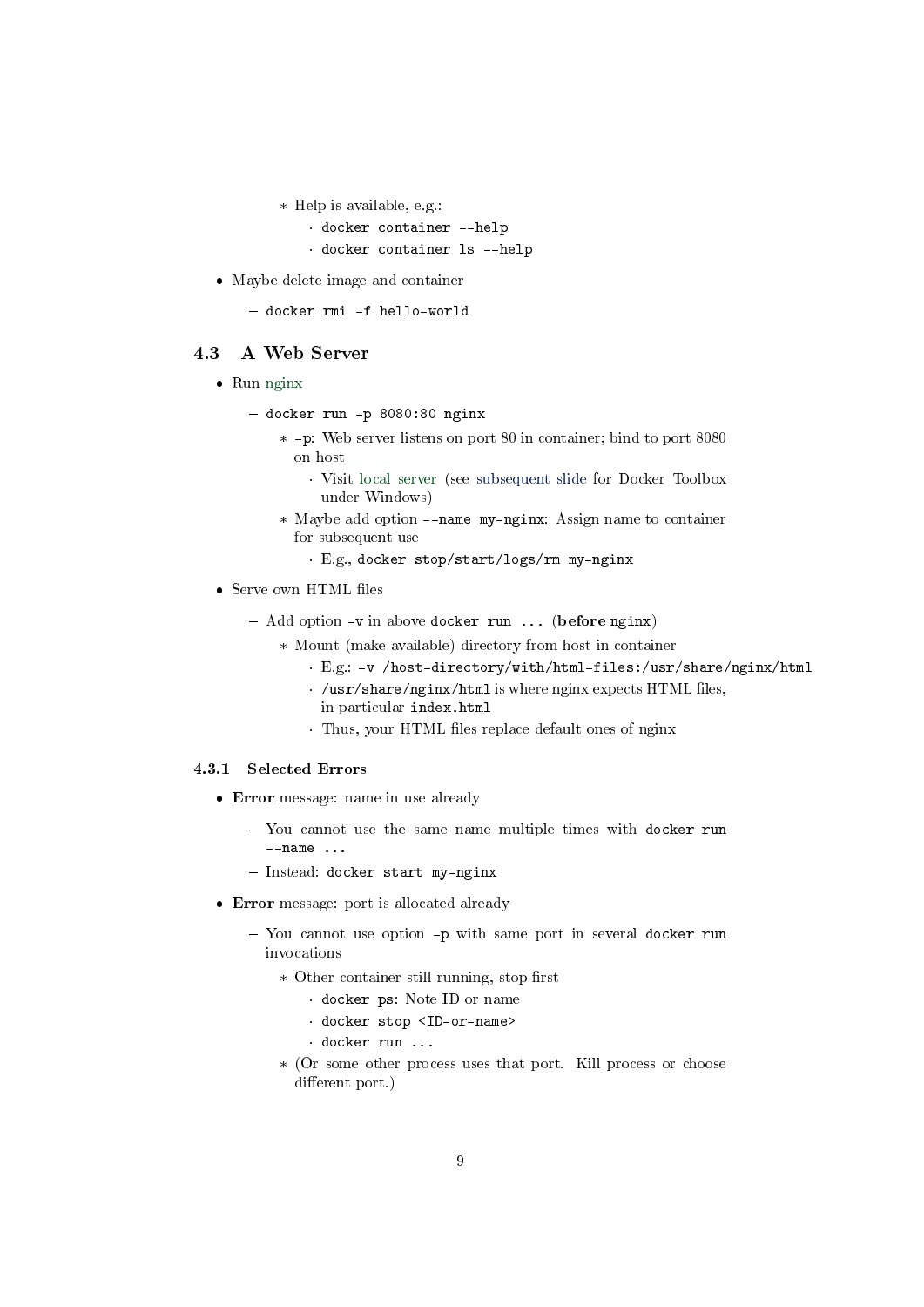#### 4.3.2 On Option -v

- $\bullet$  Say, you start nginx with option  $-\mathbf{v}$  but your files do not appear
	- docker inspect <name-or-id-of-container>
		- \* Check output for binds, telling you what is mapped to /usr/share/nginx/html · May not meet your expectations
	- Are you on Windows?
		- \* Try -v C:\Users\... with Powershell
		- \* Try -v C:\\Users/... with Bash
		- \* Try -v /mnt/c/Users/... with WSL terminal

#### <span id="page-9-1"></span>4.3.3 Docker Toolbox under Windows

- (I do not recommend this in any way. [Switch to GNU/Linux.\)](https://www.getgnulinux.org/en/switch_to_linux/)
- Docker Toolbox installs a virtual machine, in which Docker runs
	- $-$  Initial output informs about
		- \* IP address of VM, e.g., 192.168.99.100
			- · Visit [port 8080 on 192.168.99.100](http://192.168.99.100:8080)
		- \* File system path
			- · /c/Program Files/Docker Toolbox
	- $-$  Paths under C: \Users can be mounted by default
		- \* E.g., docker run -p 8080:80 -v /c/Users/<your-name>/<folder-with-index.html>:/u nginx
			- · [Maybe you need double slashes](https://stackoverflow.com/questions/33312662/docker-toolbox-mount-file-on-windows)

## <span id="page-9-0"></span>5 Conclusions

#### 5.1 Summary

- $\bullet$  Virtual virtual machines are efficient, isolated duplicates of the real machine
- Containers are running processes, defined by images
	- Containers on one host share same OS kernel
- Virtual machines and containers
	- can be contrasted in terms of their layering approaches
	- $-$  allow to deploy software in well-defined environments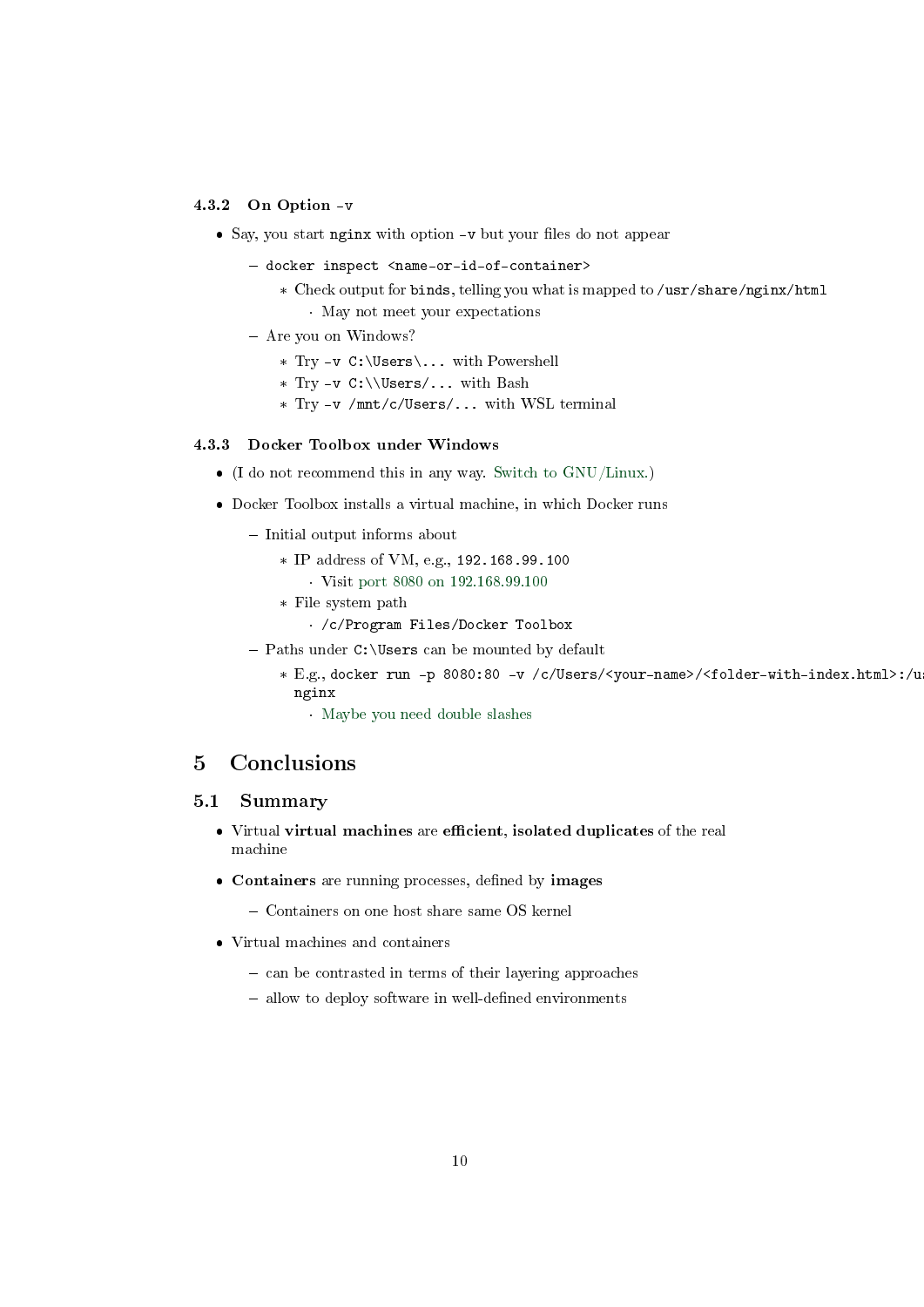#### 5.2 Outlook

- Containerization (in combination with version control such as offered by Git) is enabler of DevOps
	- $-\text{DevOps} = \text{Combination of Development and Operations, see } [Jab+16;$  $-\text{DevOps} = \text{Combination of Development and Operations, see } [Jab+16;$ [Wie+19\]](#page-11-2)
		- \* Bridge gaps between teams and responsibilities
		- \* Aiming for rapid software release cycles with high degree of automation and stability
	- Trend in software engineering
		- \* Communication and collaboration, continuous integration (CI) and continuous deployment (CD)
		- \* Approach based on Git also called GitOps, see [\[Lim18\]](#page-10-6)
			- · Self-service IT with proposals in pull requests (PRs)
			- · Infrastructure as Code (IaC)

## Bibliography

- <span id="page-10-1"></span>[BH07] L. A. Barroso and U. Hölzle. "The Case for Energy-Proportional Computing". In: *Computer* 40.12 (2007), pp. 33-37. DOI: [10.1109/](https://doi.org/10.1109/MC.2007.443) [MC.2007.443.](https://doi.org/10.1109/MC.2007.443) URL: [https://www.barroso.org/publications/](https://www.barroso.org/publications/ieee_computer07.pdf) [ieee\\_computer07.pdf.](https://www.barroso.org/publications/ieee_computer07.pdf)
- <span id="page-10-2"></span> $[Cas+19]$  Paul Castro et al. "The Rise of Serverless Computing". In: Commun. ACM 62.12 (Nov. 2019), pp. 44-54. DOI: [10.1145/3368454.](https://doi.org/10.1145/3368454) URL: [https://doi.org/10.1145/3368454.](https://doi.org/10.1145/3368454)
- <span id="page-10-4"></span> $[Fe1+15]$  Wes Felter et al. "An updated performance comparison of virtual machines and linux containers". In: Performance Analysis of Systems and Software (ISPASS), 2015 IEEE International Symposium On. IEEE. 2015, pp. 171-172.
- <span id="page-10-0"></span>[Gol74] Robert P. Goldberg. "Survey of virtual machine research". In: Computer 7.6 (1974), pp. 34-45.
- <span id="page-10-5"></span>[Jab+16] Ramtin Jabbari et al. What is DevOps? A Systematic Mapping Study on Definitions and Practices". In: Proceedings of the Scientific Workshop Proceedings of XP2016. XP '16 Workshops. 2016. DOI: [10.1145/2962695.2962707.](https://doi.org/10.1145/2962695.2962707) url: [https://doi.org/10.1145/](https://doi.org/10.1145/2962695.2962707) [2962695.2962707.](https://doi.org/10.1145/2962695.2962707)
- <span id="page-10-6"></span>[Lim18] Thomas A. Limoncelli. "GitOps: A Path to More Self-Service IT". In: Commun. ACM 61.9 (2018), pp. 38-42. DOI: [10.1145/3233241.](https://doi.org/10.1145/3233241) url: [https://doi.org/10.1145/3233241.](https://doi.org/10.1145/3233241)
- <span id="page-10-3"></span>[PG74] Gerald J. Popek and Robert P. Goldberg. Formal Requirements for Virtualizable Third Generation Architectures". In: Commun. ACM 17.7 (July 1974), pp. 412-421. ISSN: 0001-0782. DOI: 10.1145/ [361011.361073.](https://doi.org/10.1145/361011.361073) url: [http://doi.acm.org/10.1145/361011.](http://doi.acm.org/10.1145/361011.361073) [361073.](http://doi.acm.org/10.1145/361011.361073)